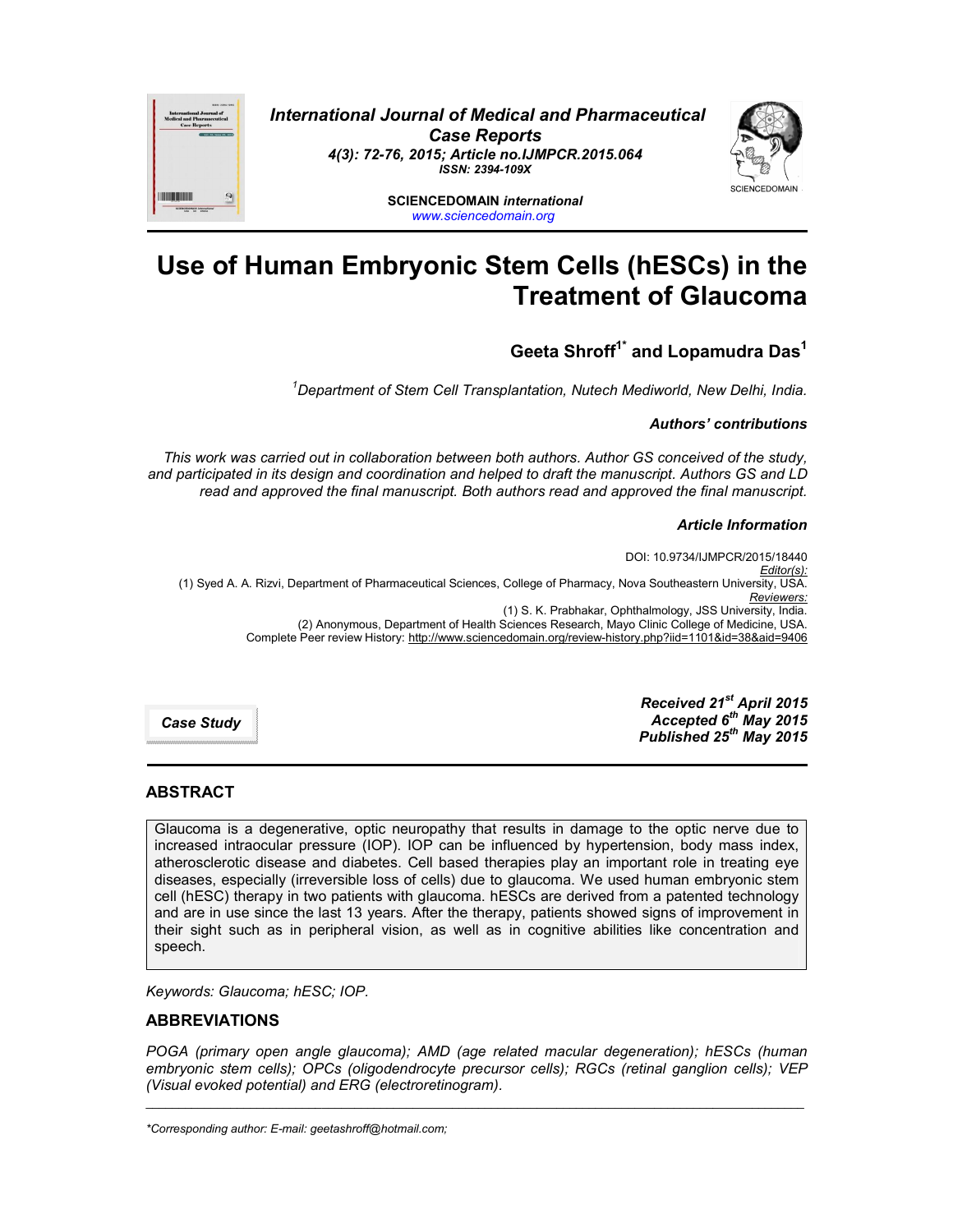# **1. INTRODUCTION**

Glaucoma is a degenerative, optic neuropathy [1] resulting in structural damage to the optic nerve due to intraocular pressure (IOP) followed by visual dysfunction [2]. The IOP can be influenced by hypertension, body mass index, [3] atherosclerotic disease and diabetes [4]. The most common form of glaucoma is primary open angle glaucoma (POGA), in which sudden buildup of fluid occurs within the eye.

Glaucoma is the leading cause of blindness in the United States and around the world [5]. Resnikoff and colleagues reported that about 37 million people with glaucoma worldwide became blind, of which 82% were 50 years and older [6].

There is no effective cure for glaucoma. Medicines (like prostaglandin analogs, mitotics, carbonic anhydrase inhibitors), LASER and surgeries are used to prevent further damage of the eyes by lowering the IOP [5]. Treatment with these medicines increases the risk of conjunctival hyperemia, irritation and ocular surface effects, hypertrichosis, pruritus, gastrointestinal disorders etc [7]. Treatment with laser and surgery may exacerbate the risk of bleeding, swelling in the eye, increased eye pressure and vision loss [5].

Stem cells have the potential to prevent the initial injury and increase the resistance of cells to injury (cytoprotection). Cell based therapies play an important role in treating eye diseases especially (irreversible loss of cells) due to glaucoma [8].

In our previous studies, we have shown the improvement in the patient with cerebral palsy and patients with cortical visual impairment after hESCs therapy [9,10]. Here, we present two cases of patients suffering from visual impairment as a result of glaucoma. The patients had an uneventful recovery after the treatment.

# **2. METHODOLOGY**

The cell lines were cultured and maintained as per our proprietary in-house patented technology in a good manufacturing practices (GMP), good laboratory practices (GLP) and good tissue practices (GTP) certified laboratory (Patent-WO 2007/141657A PCT/1B 2007 published 13 December 2007).

The evidence for the use of hESCs at Nutech Mediworld has been submitted in written and accepted at House of Lords, Regenerative Medicine, Science and Technology Committee [11]. hESCs used in this study were chromosomally stable and free from animal and microbial product(s). We have established the safety and efficacy of this cell line in patients with incurable conditions [12].

The patients provided with a written and videographed informed consent before the start of the treatment. The study was approved by an independent institutional ethics committee. The institutional committee for stem cell research and therapy of Nutech Mediworld, New Delhi, India reports to the National Apex Committee for Stem Cell Research and Therapy (NAC-SCRT). Further, a detailed report of the patient regarding the therapy, its outcomes on patients and commencement of therapy was given to Government of India. We followed the guidelines of biomedical research (year 2000) on human participants in India.

Cells were administered through different routes; intramuscular (i.m) route twice daily to "prime" the body and, 1 ml hESCs (<16 million cells) were administered twice a week through intravenous (i.v) route to "home in" to the required area. The hESCs were also given as eye drops (1 mL of hESCs administered thrice with a gap of 30 minutes) twice a week and as retro-orbital injection (1mL) once in 21 days. The treatment phases were separated by a gap phase of 4-6 months. Visual evoked potentials (VEP) and electroretinogram (ERG) were performed before and after the therapy.

# **3. CASE PRESENTATION**

# **3.1 Case 1**

A 64 year male was admitted to our facility with chief complaints of poor vision, macular degeneration, diminished peripheral vision, increased IOP, and light sensitivity.

The patient was apparently well until 7 years of age, when he noted poor eyesight and consulted ophthalmologist. He was diagnosed with progressive myopia and was advised glasses. He underwent LASIK (bilateral) for his myopia 12-13 years back.

The patient had developed cataract 4 years ago and underwent phacotomy for the right eye 3.5 years ago and 4 months later for the left eye. At the same time, he was also diagnosed with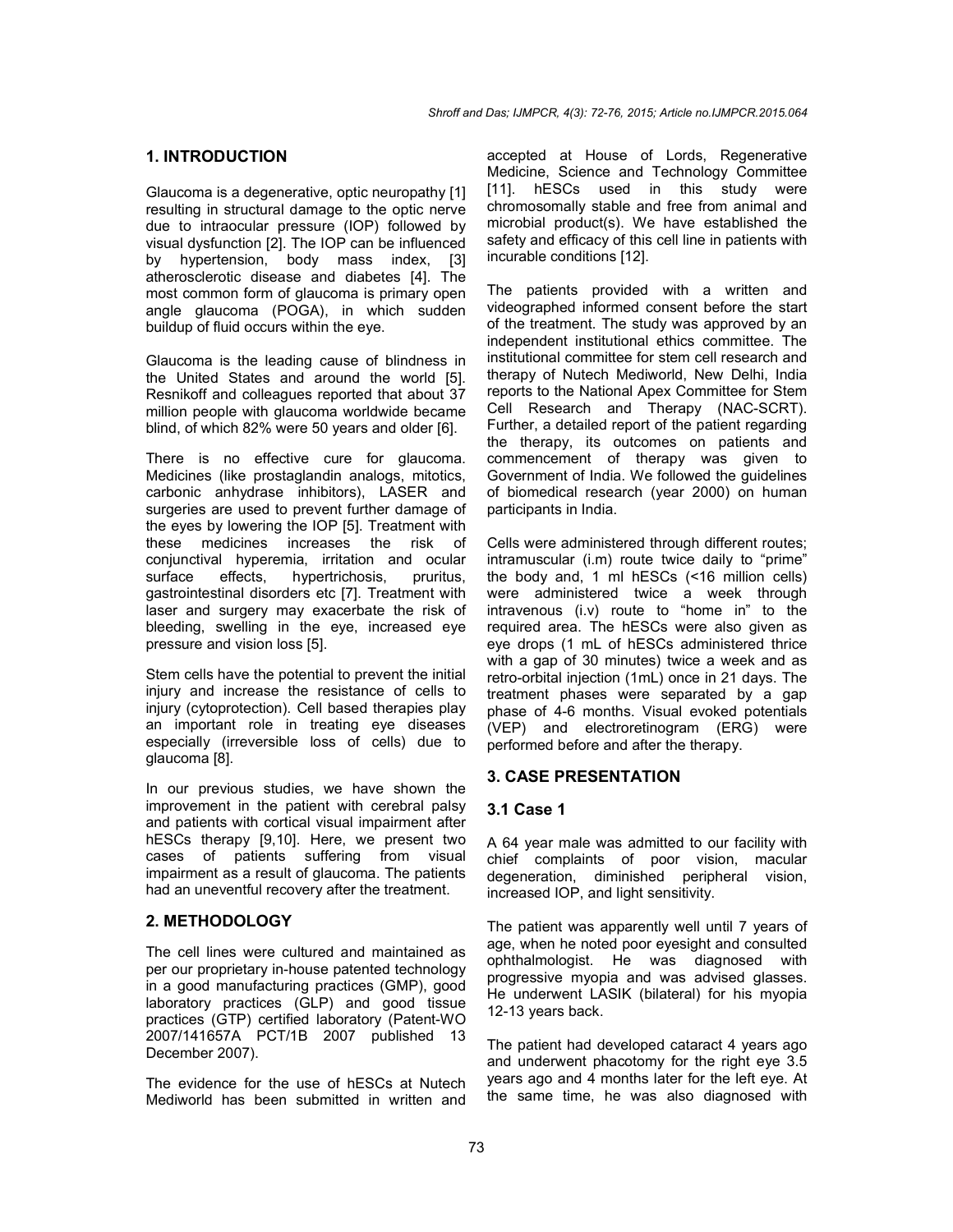POGA that was worsening. He had a severe light sensitivity and was advised Timolol (1 drop OD, Merck) and Xalatan (1 drop OD, Pfizer) in the evening. He was also diagnosed with age related macular degeneration (AMD) and had loss of peripheral vision.

On examination, the patient had poor vision and macular degeneration. His flash VEP showed slightly delayed latency in the right eye as compared to the left eye and normal amplitude in both eyes. Pattern VEP showed delayed latency for all check sizes (12X16, 24X32 and 48X64) in the right eye and absent responses in the left eye. This indicated retinopathy in both eyes and posterior capsular opaqueness in the left eye. The patient was hypertensive for the last 20 years and was on medication (Coversel Plus 500mg OD, Servier Laboratories) and was a smoker. He had a family history of hypertension (both maternal and paternal side).

At our institute, hESCs therapy was started for the patient about 2.5 years back. After the therapy, peripheral vision improved significantly. He had a decreased light sensitivity and no progression was observed in the macular degeneration. His IOP is maintained. An improvement was observed in VEP and ERG after the therapy. The improvement in symptoms of the patient observed after the hESC therapy is presented in Table 1.

# **3.2 Case 2**

A 9 yr old male child was admitted to our facility in April 2010 with complaints of aggressive behavior, poor concentration, poor balance, congenital cataract, glaucoma, phakic right eye with decreased vision, lack of speech and less social interaction.

The patient was born *via* caesarean section and had spontaneous birth cry with no obvious anomalies. Bilateral congenital cataract was operated with anterior vitrectomy and iridectomy at the age of four.

On examination, the right eye was phakic and did not respond to light and his concentration and balance was poor. The patient was diagnosed with autism, congenital cataract and glaucoma with a retinal detachment.

The patient was treated primarily with hESC and occupational therapy. After the therapy, an improvement in vision was observed. His pupil reacted to light and he could catch or throw ball. The inflammation of the eye was reduced. His speech and concentration also improved. He had reduced aggression and interacted well with others. The improvement in symptoms of the patient observed after the hESC therapy is presented in Table 1.

# **4. DISCUSSION**

Our study reported the use of in-house cultured hESC therapy in the treatment of two patients with visual impairment due to glaucoma. Patients showed signs of improvement in their health after the treatment; such as improvement in peripheral vision, as well as in concentration and speech. No adverse events were seen in patients following the treatment with hESC.

A study by Sowmya et al. stated that mouse fibroblast induced pluripotent stem cells have the ability in generating an ample range of retinal cell types. These cells include retinal ganglion cells, cone and photoreceptors. This potency of stem cells manifest target specificity and accommodate in the outer nuclear layer of the host retina [13].

Another study by Natalie and colleagues concluded that oligodendrocyte precursor cells (OPCs), a type of neural stem cells incomparably embellishes the survival of retinal ganglion cells (RGCs) in the glaucotomous eye in a rat model. Thus, cell based therapies should be explored further as a potential treatment for retinal degenerative diseases including glaucoma, AMD, and retinitis pigmentosa (RP) [14]. The first clinical trial in Florida has just started in August 2013 using bone marrow-derived MSCs on glaucoma and will be completed in 2017 [15].

hESCs act by repairing and regenerating the injured tissue. Early analysis demonstrated that stem cells communicate with injured cells, and home at the site of injury. Homing signals, including cytokines, chemokines and growth factors released at the injured site attracts systemically or locally administered stem cells to the site. These signals function by inducing upregulation of selectins and activation of integrins, present on the surface of the stem cells [16-18]. Liu and colleagues showed tha t progenitor stem cells arrive at the optic nerve injury site and repair the injured tissue by enhancing angiogenesis [19]. Previous studies have also reported migration and differentiation of hESCs after intraocular injection [20]. The eye drops and retro-orbital injection help in delivering the hESCs to the local area of action.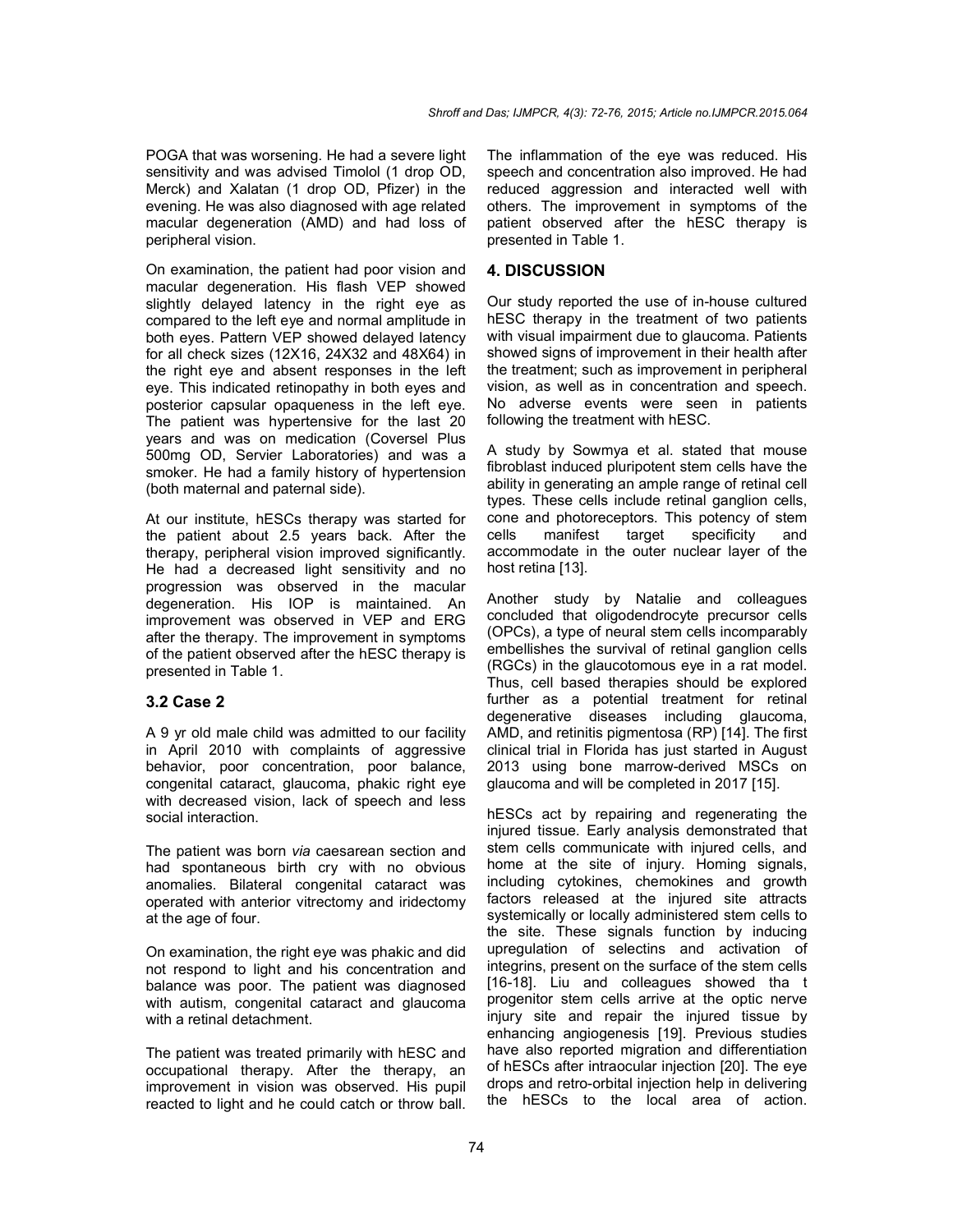| Case 1                          |                                        | Case 2                                     |                                              |
|---------------------------------|----------------------------------------|--------------------------------------------|----------------------------------------------|
| <b>Before hESC therapy</b>      | After hESC therapy                     | <b>Before hESC</b><br>therapy              | After hESC therapy                           |
| Poor vision                     | Improved vision                        | No speech                                  | Speech improved with<br>loud voice           |
| Macular degeneration            | No progress in<br>macular degeneration | No social interaction                      | Interacts well with<br>others                |
| Diminished peripheral<br>vision | Peripheral vision<br>improved          | Aggressive behavior                        | Aggression reduced-<br>no more hand flapping |
| Light sensitive                 | Not more light<br>sensitive            | Poor concentration                         | Improved concentration                       |
| Increased IOP                   | IOP maintained                         | Poor balance                               | Good balance - can<br>climb stairs           |
|                                 |                                        | Right eye redness<br>with decreased vision | Vision improved with<br>reduced inflammation |

| Table 1. Symptoms of the patients before and after the hESC therapy |  |  |  |
|---------------------------------------------------------------------|--|--|--|
|---------------------------------------------------------------------|--|--|--|

We possibly assume that the hESCs used in our study also rely on the same mechanism of action. hESCs used in our study have a very small size (<1 µm) and can thus permeate across parenchyma and migrate to the damaged zone and replace the damaged cell. We have previously reported an improvement in vision with hESC therapy in 40 patients with corticovisual impairment. After the therapy, 27 patients gained normal vision; 10 patients could see objects up to 25 cm from the eye; 2 patients could see blurred images; and 1 had perception of light [21].

#### **5. CONCLUSION**

Therefore, it is summarized that hESCs showed good therapeutic potential in the treatment of patients with visual impairment due to glaucoma. We have been using hESCs for patients with various incurable conditions since last 13 years and have not observed any AE. However, more clinical trials and follow-up studies are needed to prove the long term efficacy and safety of hESCs in the treatment of patients with glaucoma.

#### **ACKNOWLEDGEMENTS**

The author acknowledges all the doctors, staff and patients of the Nutech Mediworld. The author also acknowledges Knowledge Isotopes Pvt. Ltd. (http://www.knowledgeisotopes.com) for the writing support.

#### **COMPETING INTERESTS**

Authors have declared that no competing interests exist.

# **REFERENCES**

- 1. Kwon YH, Fingert JH, Kuehn MH, Alward WL. Primary open-angle glaucoma. N Engl J Med. 2009;360(11):1113-24.
- 2. Foster PJ, Buhrmann R, Quigley HA, Johnson GJ. The definition and classification of glaucoma in prevalence surveys. Br J Ophthalmol. 2002;86(2):238- 42.
- 3. Lee JS, Choi YR, Lee JE, Choi HY, Lee SH, Oum BS. Relationship between intraocular pressure and systemic health parameters in the Korean population. Korean J Ophthalmol. 2002;16(1):13-9.
- 4. Mitchell P, Smith W, Chey T, Healey PR. Open-angle glaucoma and diabetes: the Blue Mountains eye study, Australia. Ophthalmology. 1997;104(4):712-8.
- 5. Treatments for Open-Angle Glaucoma: A Review of the Research for Adults.<br>Comparative Effectiveness Review Comparative Effectiveness Review Summary Guides for Consumers. AHRQ<br>Comparative Effectiveness Reviews. Effectiveness Rockville (MD); 2005.
- 6. Kingman S. Glaucoma is second leading cause of blindness globally. Bull World Health Organ. 2004;82(11):887-8.
- 7. Detry-Morel M. Side effects of glaucoma medications. Bull Soc Belge Ophtalmol. 2006;299:27-40.
- 8. Levin LA, Ritch R, Richards JE, Borras T. Stem cell therapy for ocular disorders. Arch Ophthalmol. 2004;122(4):621-7.
- 9. Shroff G, Gupta A, Barthakur J. Therapeutic potential of human embryonic stem cell transplantation in patients with